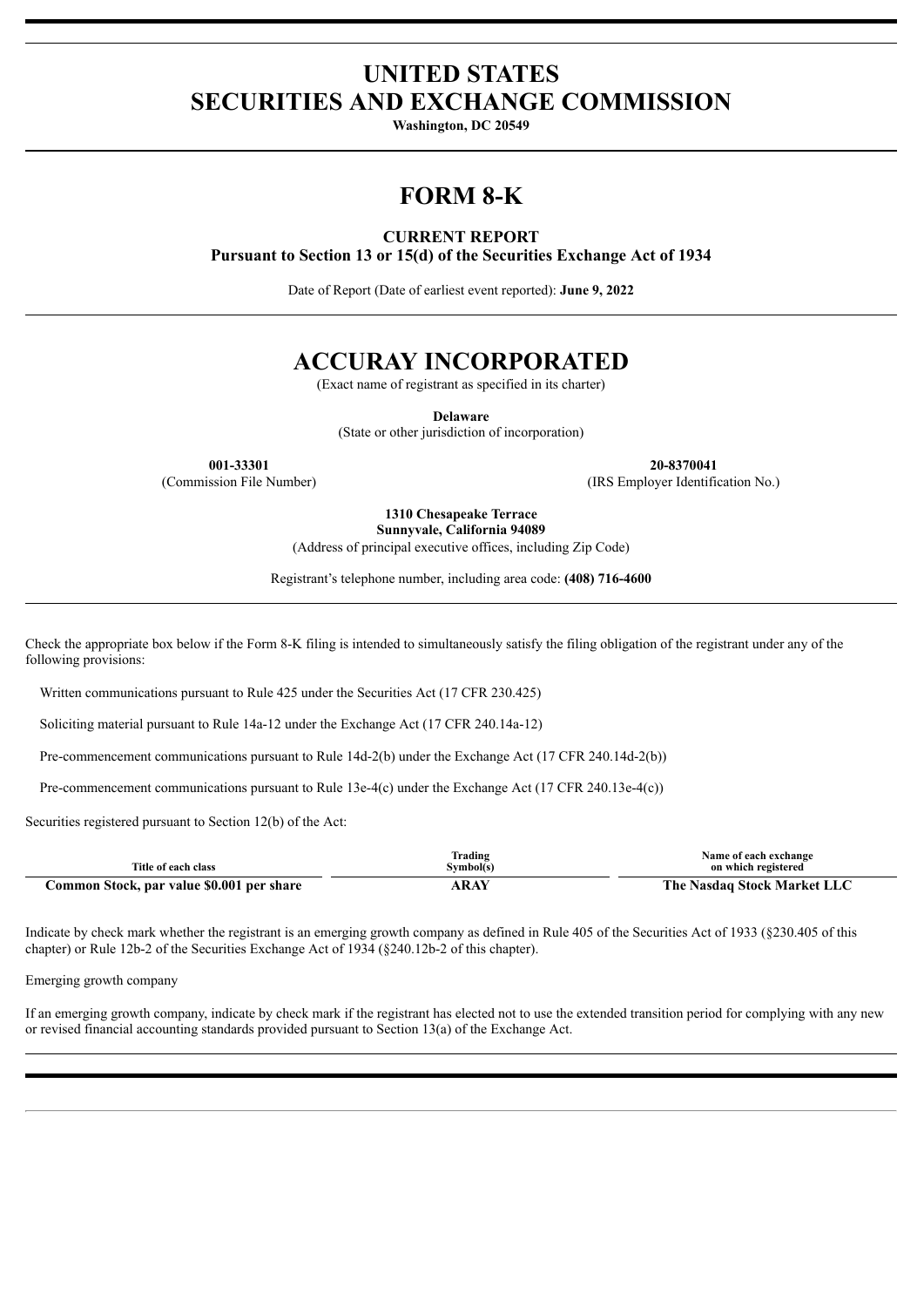## Item 5.02 Departure of Directors or Certain Officers; Election of Directors; Appointment of Certain Officers; Compensatory Arrangements of **Certain Officers.**

### *Appointment of Chief Accounting Of icer*

On June 9, 2022, the Board of Directors of Accuray Incorporated (the "Company") approved the appointment of Franco Palomba to Chief Accounting Officer and principal accounting officer of the Company, effective as of June 9, 2022. Mr. Palomba assumes responsibility as principal accounting officer from Ali Pervaiz, who will continue his role as the Company's Chief Financial Officer and principal financial officer.

Mr. Palomba, 60, joined the Company in June 2022 as Vice President, Chief Accounting Officer and Controller. Previously, he served as Vice President Finance – Controller at Ashvattha Therapeutics Inc., a clinical-stage biopharmaceutical company, from November 2021 through May 2022. Prior to that, he served as Vice President of Finance and Controller at Genomic Health Inc., a provider of genomic-based diagnostic tests that was acquired by Exact Sciences Corporation in 2019, from January 2019 to June 2020. Over his 30 year career, Mr. Palomba served in several senior finance positions at Varian Medical Systems, Inc., a radiation oncology treatments and software maker, prior to joining Genomic Health, Inc., most recently as Senior Vice President – Finance and Corporate Treasurer from January 2012 through April 2018. Mr. Palomba began his career in finance and accounting as a Financial Audit Associate at PricewaterhouseCoopers LLP. Mr. Palomba received an M.B.A. from Notre Dame de Namur University and a B.S. in Accounting from Cal State East Bay.

In connection with his appointment, Mr. Palomba entered into the Company's standard indemnification agreement. Mr. Palomba did not receive any additional compensation in connection with his appointment. Mr. Palomba has no family relationships or related party transactions with the Company that would require disclosure under Items 401(d) and 404(a) of Regulation S-K in connection with his appointment.

#### **Item 7.01. Regulation FD.**

On June 15, 2022, the Company issued a press release announcing Mr. Palomba's appointment. The press release is furnished as Exhibit 99.1 to this Current Report on Form 8-K.

The information contained in this Item 7.01 disclosure, including Exhibit 99.1, is furnished pursuant to Item 7.01 and shall not be deemed to be "filed" for the purposes of Section 18 of the Exchange Act or otherwise subject to the liabilities of that Section, nor shall it be incorporated by reference into a filing under the Securities Act or the Exchange Act, except as shall be expressly set forth by specific reference in such a filing.

#### **Item 9.01. Financial Statements and Exhibits.**

**(d) Exhibits**

#### **Exhibit No. Description**

99.1 Press Release dated June 15, 2022, titled "Accuray Appoints Franco N. Palomba as VP, Chief [Accounting](#page-3-0) Officer & Controller" 104 Cover Page Interactive Data File (embedded within the Inline XBRL document)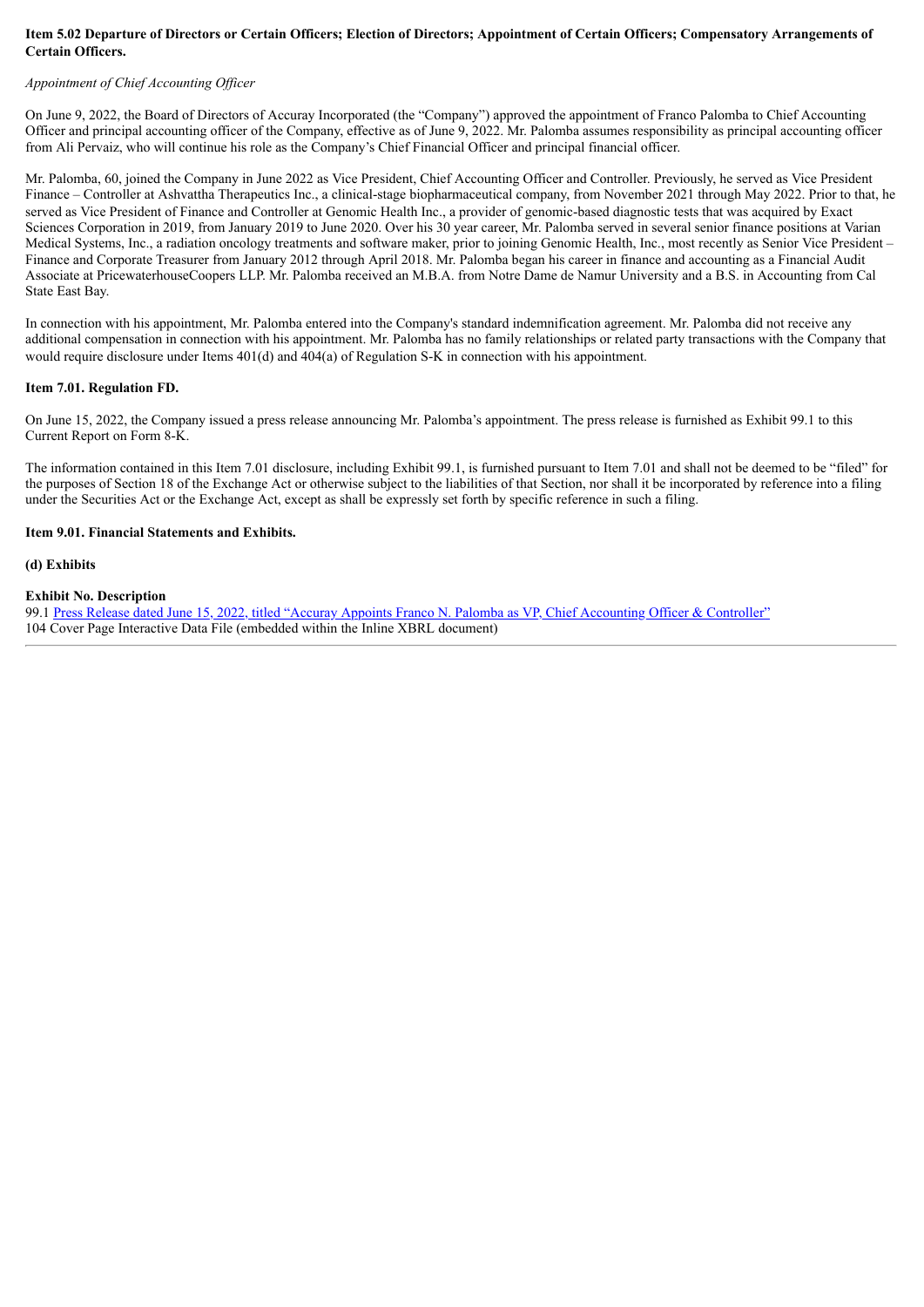## **SIGNATURES**

Pursuant to the requirements of the Securities Exchange Act of 1934, the registrant has duly caused this report to be signed on its behalf by the undersigned hereunto duly authorized.

# **ACCURAY INCORPORATED**

Dated: June 15, 2022 By: /s/ Jesse Chew

Jesse Chew *Senior Vice President & General Counsel*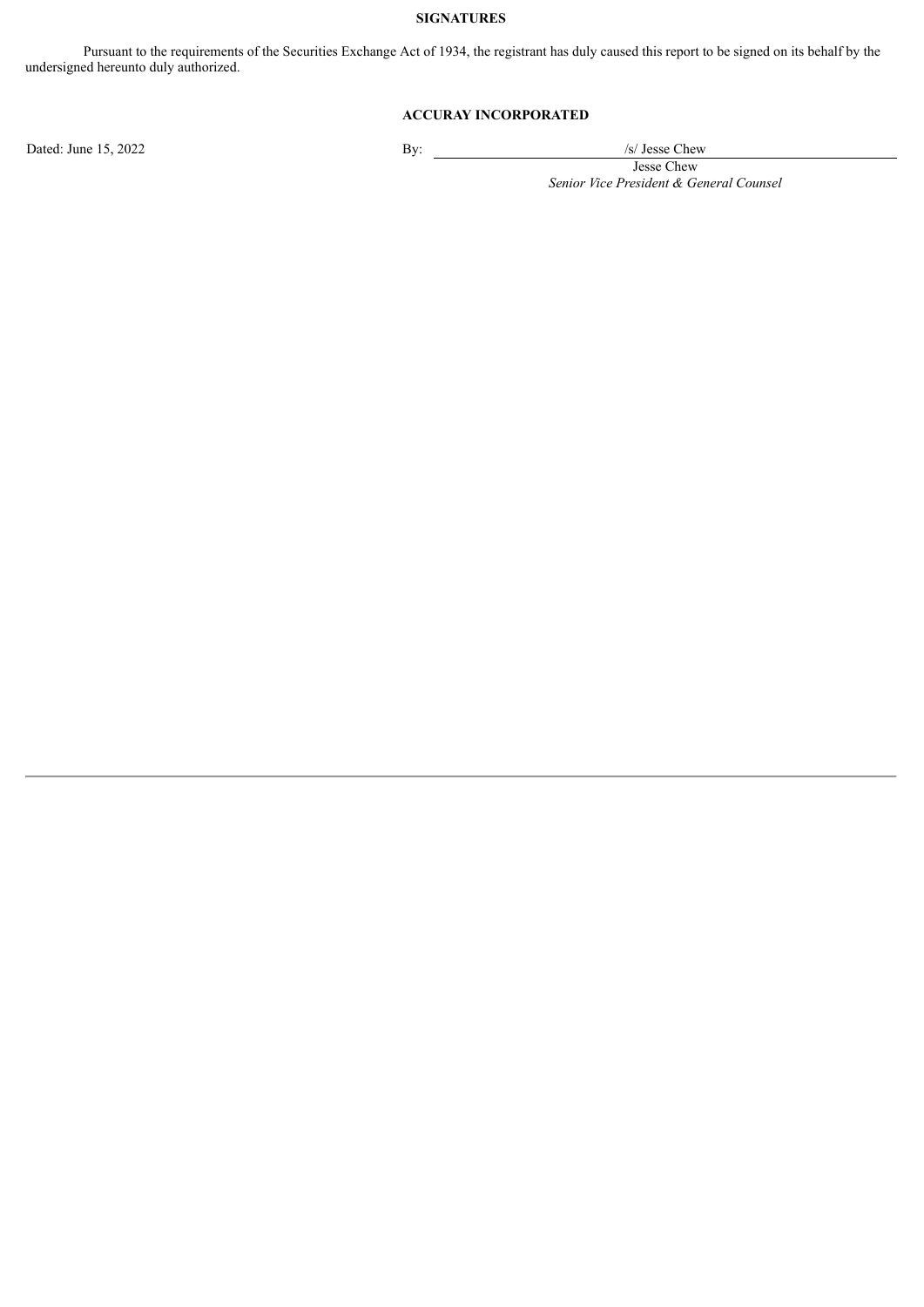

### **Accuray Appoints Franco N. Palomba as VP, Chief Accounting Officer & Controller**

<span id="page-3-0"></span>SUNNYVALE, Calif., June 15, 2022 – Accuray Incorporated (NASDAQ: ARAY) announced today that Franco N. Palomba has joined the company as vice president, chief accounting officer & controller. Mr. Palomba will be responsible for the controllership function, including the global accounting organization and associated budgetary and administrative operations, as well as financial and regulatory compliance. He will report to Accuray senior vice president & chief financial officer Ali Pervaiz.

Mr. Palomba is a skilled executive with more than 30 years of accounting and finance expertise, primarily in the radiation therapy industry at Varian Medical Systems, now a part of Siemens Healthineers. Most recently, he served as vice president of finance and controller at Ashvattha Therapeutics where he was responsible for all internal and external resources supporting the successful completion of the company's first multiyear audit, establishment of an internal finance team and closing of a major company funding initiative. Prior to Ashvattha Therapeutics, Mr. Palomba held various leadership positions at Genomic Health, Inc., acquired by Exact Sciences, Varian, and PricewaterhouseCoopers.

"Franco is a well-rounded executive with the deep strategic and tactical expertise necessary to help advance our global finance organization and drive the growth of our business. Under his guidance his teams have delivered significant value including streamlining processes, reducing debt and increasing income. We look forward to his leadership at this important time in our organization's evolution," said Ali Pervaiz, senior vice president & chief financial officer at Accuray.

"The opportunity with Accuray will enable me to re-engage in the radiation therapy industry, an area of particular interest and importance to me. I've always been impressed by the innovation behind the organization's technology and the team's dedication to improving the lives of patients who would benefit from radiation treatments," said Franco Palomba, vice president, chief accounting officer & controller at Accuray. "I'm looking forward to partnering with the global team to help accelerate the company's growth and build shareholder value."

#### About Accuray

Accuray is committed to expanding the powerful potential of radiation therapy to improve as many lives as possible. We invent unique, market-changing solutions that are designed to deliver radiation treatments for even the most complex cases—while making commonly treatable cases even easier—to meet the full spectrum of patient needs. We are dedicated to continuous innovation in radiation therapy for oncology, neuro-radiosurgery, and beyond, as we partner with clinicians and administrators, empowering them to help patients get back to their lives, faster. Accuray is headquartered in Sunnyvale, California, with facilities worldwide. To learn more, visit www.accuray.com or follow us on Facebook, LinkedIn, Twitter, and YouTube.

#### Safe Harbor Statement

Statements made in this press release that are not statements of historical fact are forward-looking statements and are subject to the "safe harbor" provisions of the Private Securities Litigation Reform Act of 1995. Forward-looking statements in this press release relate, but are not limited, expectations related to the company's growth and building shareholder value. If any of these risks or uncertainties materialize, or if any of the company's assumptions prove incorrect,